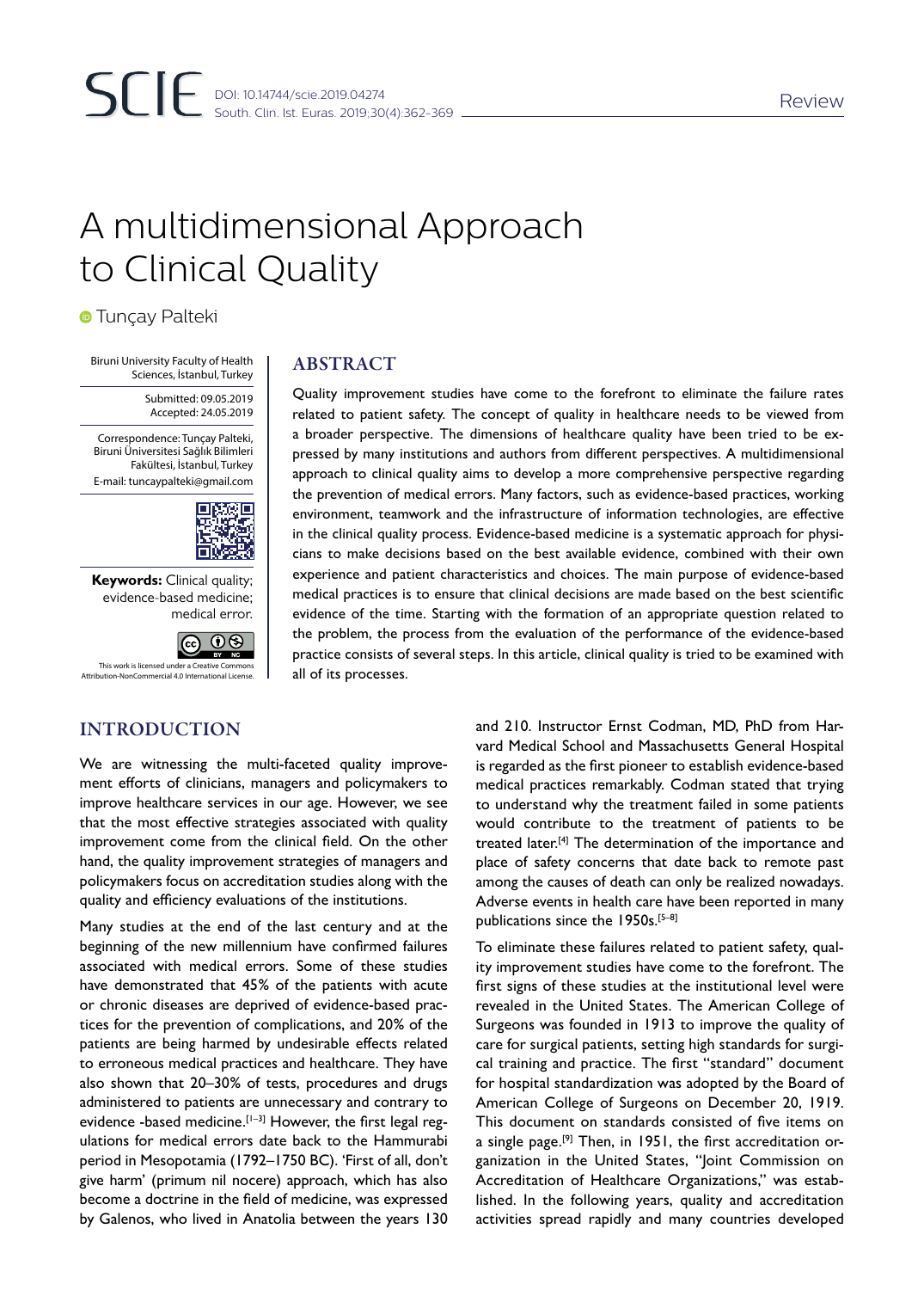and implemented their own quality and accreditation processes.

In 1996, a three-stage evaluation was initiated by the Medical Institute to improve the quality of healthcare in the United States. In the first stage, the severity and prevalence of the quality problems in the healthcare services were revealed and it was determined that the center of the problems was excessive, wrong and inadequate use of these services. In the second phase, with the reports titled "Err is human: building a safer health system" and "Overcoming the quality gap: a new health system for the 21<sup>st</sup> century" and published between 1999 and 2001 highlighted the necessity of radical changes. In the third stage, it was aimed to render functionality to the vision of the health system put forward to overcome the quality gap with the participation of all stakeholders and to focus on the reforms concerning the system's environment, health organizations, clinicians, and patients.[7,10]

As in the whole world, many studies have been carried out for similar problems related to patient safety and quality in our country, Turkey. In Turkey, quality studies have accelerated with the Health Transformation Program, and the first Health Quality Standards Hospital Kit was published in 2005 and by 2015, its 5th version was released. At the same time, as a result of the accreditation activities, the Accreditation Standards in Health Hospital Kit was prepared and as of 2018, accreditation audits started. Both Health Quality Standards and Health Accreditation Standards primarily target patient safety.[11,12]

The concept of quality in healthcare needs to be viewed from a broader perspective. The dimensions of health service quality have been tried to be expressed by many institutions and authors from different perspectives. In this article, the clinical quality will be evaluated from many perspectives. First of all, medical error and clinical quality approach will be emphasized and evidence-based medical practices will be discussed. Then, briefly, the relationship between work environment and clinical quality, the effects of teamwork on patient care quality and the effects of informatics on clinical quality will be evaluated.

### Medical error

All kinds of activities ranging from simple diagnostic and treatment methods to the most complex surgical interventions carried out by the individuals who are legally authorized to perform the medical profession according to the principles and rules generally accepted by medical science for the purposes of diagnosing and treating a somatic, physical, psychological illness, and deficiency, palliating the disease or relieving the pain of the disease or protecting people from discomfort, or for population planning purposes, can be defined as medical interventions. For the legality of medical interventions, four conditions must be met. Namely, the intervention should be carried out by authorized persons; it should be directed to the intended purposes, the patient's consent should be obtained and conformed to the generally accepted principles and rules of medical science. Medical errors may occur in the diagnosis and treatment stages, as well as due to lack of protective procedures, lack of follow-up, or erroneous transfusion and laboratory processes.[13]

Although modern medicine has made significant progress in the diagnosis and treatment of diseases today, it has also brought about complex and costly processes. The intensity of the technological infrastructure in the medical care process, the diversity in human resources and the rapidly expanding database face us as the main causes of complexity. A single failure within this complex structure may result in the failure of the whole process. Unsafe healthcare services and medical errors bring about adverse effects on patients, leading to various undesirable conditions, including loss of confidence in the healthcare system.

There are many levels in the healthcare delivery process that can identify factors that are harmful to the patients. As shown in Figure 1, there is a broad spectrum from the institutional level to the patient level.<sup>[14]</sup> The Francis Report, published as a result of a public survey conducted by the NHS Foundation in Mid Staffordshire in the UK, states that healthcare-related problems are often related to lack of leadership, ineffective communication, poor organization and teamwork, and the lack of an appropriate tool to assess quality of care.[15]

### Clinical quality approaches to medical errors

The reality of medical error has triggered efforts to take relevant precautions. The factors causing the medical error are directly related to the factors affecting the clinical practice. Because of the broad spectrum of these factors,



**Figure 1.** Factors affecting clinical practice (Source: Vincent, 2003).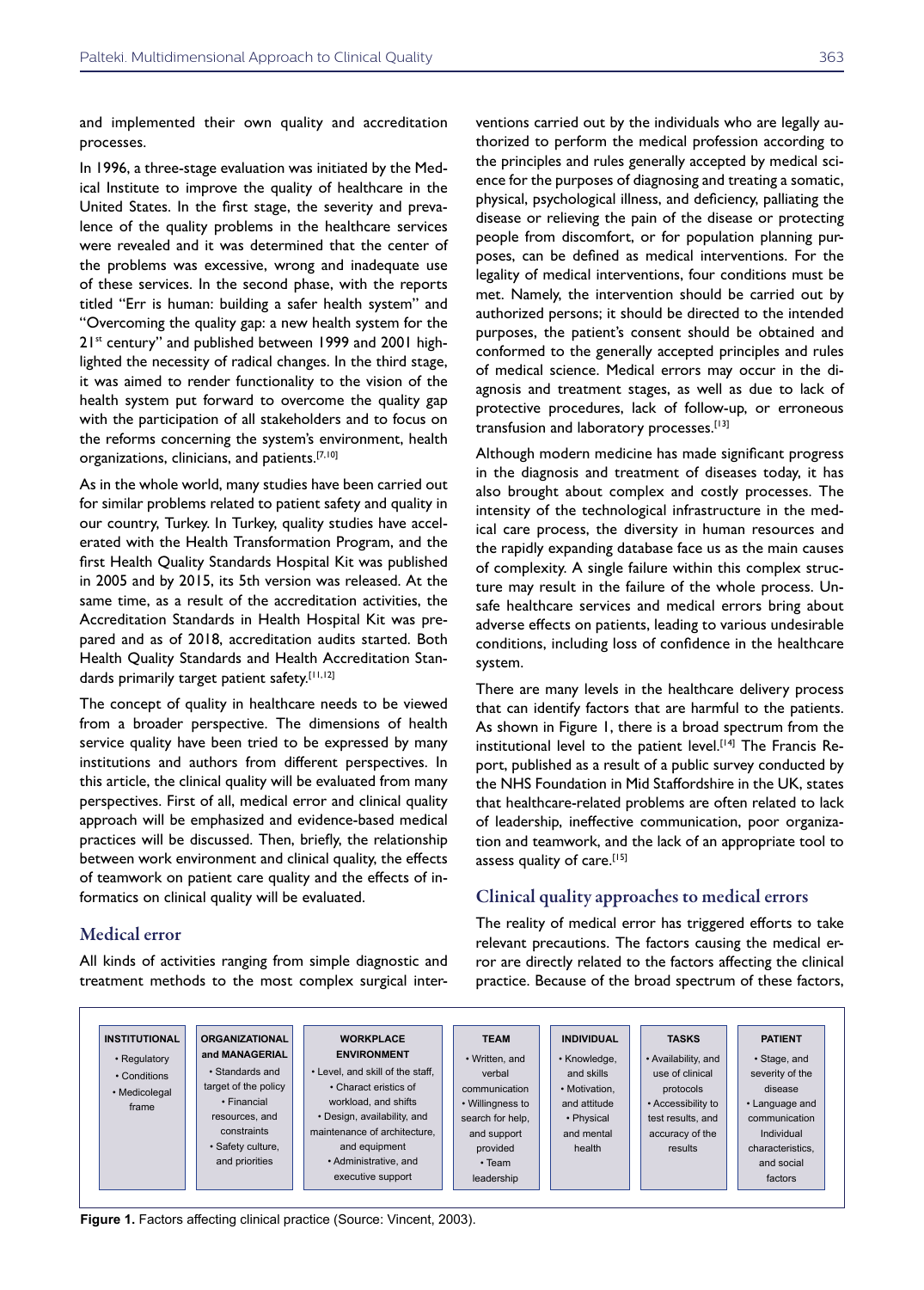the solution to be developed for medical errors reveals that they should be within this scope. In fact, quality studies, which have a history of nearly a century, began at a time when it was not revealed that the medical error was of such magnitude. While progress in quality studies was initially narrow scoped, nowadays, it covers all processes, including the clinical dimension.

The objectives of the quality approach in healthcare are listed similarly by scientists and institutions. These include concepts, such as efficiency, effectiveness, productivity, accessibility, safety, equity, compliance, timeliness, acceptability, patient-focused, satisfaction, continuity, legality. Of these concepts, efficiency, effectiveness, safety, compliance, timeliness and continuity are related directly to clinical quality, while others are related to quality improvement dimension.

Although studies on clinical quality are expressed in different concepts across countries, the goals are the same. For example, the concept that is designed to promote and ensure good practice in the  $UK^{[16]}$  and defined as "clinical governance" in the literature aims to guide and control clinical practices through structures, systems and standards to create a culture. Clinical governance aims to put clinical quality at the center of healthcare delivery and targets at the implementation of evidence-based medical practices with qualified human resources, appropriate facilities and equipment. Besides, clinical governance also includes continuous quality improvement. Clinical governance aims to improve the practice of health professionals, guarantees that risks are managed and attaches importance to learning from incidents and accidents (Fig. 2).[17]

#### Why are evidence-based medical practices necessary?

Evidence-based practice is defined by Long and Harrison as the process of systematically finding and using contemporary research results that are essential to clinical decision-making. As Belsey and Snell put it, evidence-based medicine is part of a multifaceted process in achieving clinical efficacy. They defined the main elements of this process as follows:[18]



**Figure 2.** The relationship between clinical governance and clinical quality.

- Produce evidence through research and scientific review
- Creation and dissemination of evidence-based clinical guidelines
- Evidence-based and cost-effective implementation through the change in training and management
- Appropriate assessment of application and patient outcomes through this process, including clinical supervision.

Evidence-based medicine (EBM) is a systematic approach for physicians to make decisions by combining their experiences and patient characteristics and choices in the light of the best available evidence.<sup>[19]</sup> Today, individual decision-making approach based on clinical experience has been replaced by evidence-based decision-making because of differences and inconsistencies between clinical applications, difficulties in the pursuing the increasing medical literature as a result of the rapid increase in the number of studies in the field of health, and at the same time, due to discrepancies exist between practice and research.[20] Without a doubt, evidence-based practices play an important role on the road to clinical quality.

Evidence-based medical practice essentially encompasses a critical approach together with problem-specific literature review. On the other hand, in the approach based on clinical experience and opinion, subject-specific textbooks and literature research come to the forefront and decisions are made based on individual intuition. Thus, physicians need to develop some knowledge and skills to reach useful evidence, to evaluate and to incorporate them into practice. Secondary publications, such as clinical practice guidelines and meta-analyses, have been developed to address physicians' needs for easier access to new and valid information.[21]

Clinical practice is about making choices. Which test would be better to learn more about a certain condition? What is the most effective treatment for this patient? The answers to these questions depend on the practitioner's knowledge, skills and attitudes, available resources and patient concerns, expectations and values. In the early 1990s, David Sackett and his colleagues first used the term 'evidence-based medicine', which means 'integrating individual clinical experience with the best clinical evidence available from systematic research'. They then developed their definition to take patient values into account. Evidence-based medical practice is about trying to improve the quality of information on which health decisions are based. Evidence-based medical practice helps practitioners avoid overloading information, but it also helps them to find and apply the most useful information. The main elements of the evidence-based approach to practice include recognizing uncertainties about clinical information, using research information to reduce uncertainties, distinguishing between strong and weak evidence, and measuring and communicating uncertainties with their probabilities. In 1972, British epidemiologist Archie Cochrane criticized healthcare at that time in his book "Effectiveness and Ef-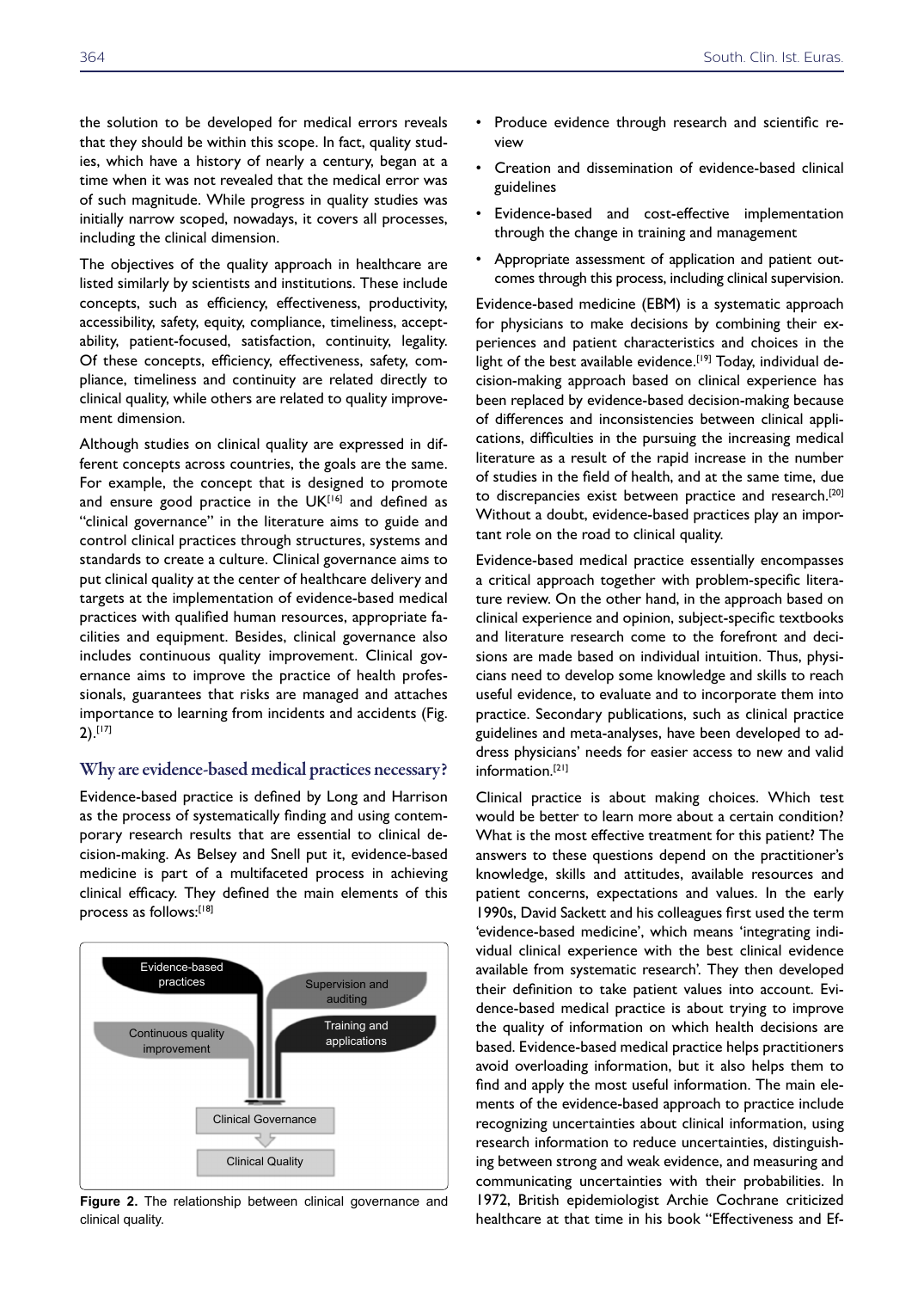ficiency" and stated that most of the treatment decisions were not based on a systematic examination but rather based on wide and variable literature, expert opinions, and the worst, it was based on the information derived from trial and error. In the early 1990s, Cochrane's ideas for systematic review began to institutionalize and internationalized.[22]

Physicians have access to the information they need about clinical practice in two ways. The first of these is our expertise about problems that may arise just in case or the general information about issues that we are interested in or have felt a shortage. The other is the information we want to reach when we need it for a particular problem. This information will sometimes be needed when we decide to make a choice between two different treatment methods or diagnostic tests.

The main purpose of evidence-based medical practice is to ensure that clinical decisions are made with the best scientific evidence of the time. Sackett et al.<sup>[23]</sup> indicated that the implementation process of the evidence-based medicine consists of five steps as follows:

- 1. Formulating an appropriate question related to the information or problem needed
- 2. Searching for the best available evidence (especially secondary sources)
- 3. Critical evaluation of the available evidence
- 4. Implementation of the results through integrating results with clinical experience and patient values
- 5. Process monitoring and performance evaluation of evidence-based practice.

#### **1. Formulating an appropriate question specific to the problem**

The question will change concerning the problem. The most common type of clinical question we see in practice relates to how to treat a disease or condition or how to alleviate other health problems. Besides, there may also be questions regarding the etiology or risk factors, diagnosis, prognosis, and prevalence of the problem in the population. In addition, since the questions can be partially formulated, to find relevant answers to the problem in the literature become more difficult. Therefore, it is possible to provide an easy understanding of the answers by separating the questions into the components. For this, the PICO (T) approach is used. 'P' refers to the patient or problem, 'I' to the intervention, test, or exposure, 'C' to the comparison, 'O' to the outcome, and 'T' to the Timeframe.

Let us give an example of formulating the problem with the PICO approach.[22] A 33-year-old mother who gave birth to a child with Down syndrome after her first pregnancy states that the diagnosis of this child can be made at the 18<sup>th</sup> week of pregnancy. Your 35-year-old patient, who is pregnant with her second child at her first gestational month, asks you whether or not there is any way to detect the presence of a similar risk earlier? In related hospitals, serum biochemistry and nuchal translucency ultrasound

are used as the first-trimester test. On the other hand, you wonder if these tests are as reliable as conventional amniocentesis to guide the mother correctly. The components of PICO can be separated as follows:

- P-Patient-pregnant woman (first trimester)
- I-Index test-serum biochemistry and nuchal translucency ultrasound screening tests
- C-Comparison-conventional amniocentesis
- O-Outcome-definitive diagnosis (measurement technique sensitive and specific for Down syndrome)

In the light of this analysis, the question can be formulated as follows: Are nuchal translucency ultrasound scanning and first-trimester serum biochemistry test can yield accurate results as conventional amniocentesis for the diagnosis of Down syndrome in pregnant women or whether alternative tests have equivalent or better sensitivity and specificity when compared with conventional amniocentesis?

#### **2. Searching for the best available evidence**

Once an appropriate question has been formulated, the process of obtaining the best available evidence is initiated. Sources are searched from Pubmed and similar databases by priorly creating keywords. The "4S model" described by Haynes can be used to reach evidence. In the 4S method, the lowest level is the "Studies" level, which includes primary studies, such as Randomized Controlled and Cohort studies. Immediately above is the level of "Syntheses" with systemic reviews. An example of this "4S method" is the "Cochrane Library loan, which helps to make decisions in healthcare based on information. Then comes the level of "Synopses", which contains evidence-based abstracts of primary and secondary research studies. At the top level, "Systems" is found. Although this level is not yet well developed, there are several related initiatives.<sup>[24]</sup> The types of studies that provide the best evidence are different concerning question types. However, the best evidence comes from studies that are most likely to eliminate bias. The pyramid, called the evidence pyramid, listed the studies concerning the value of evidence (Fig. 3).



**Figure 3.** Evidence pyramid.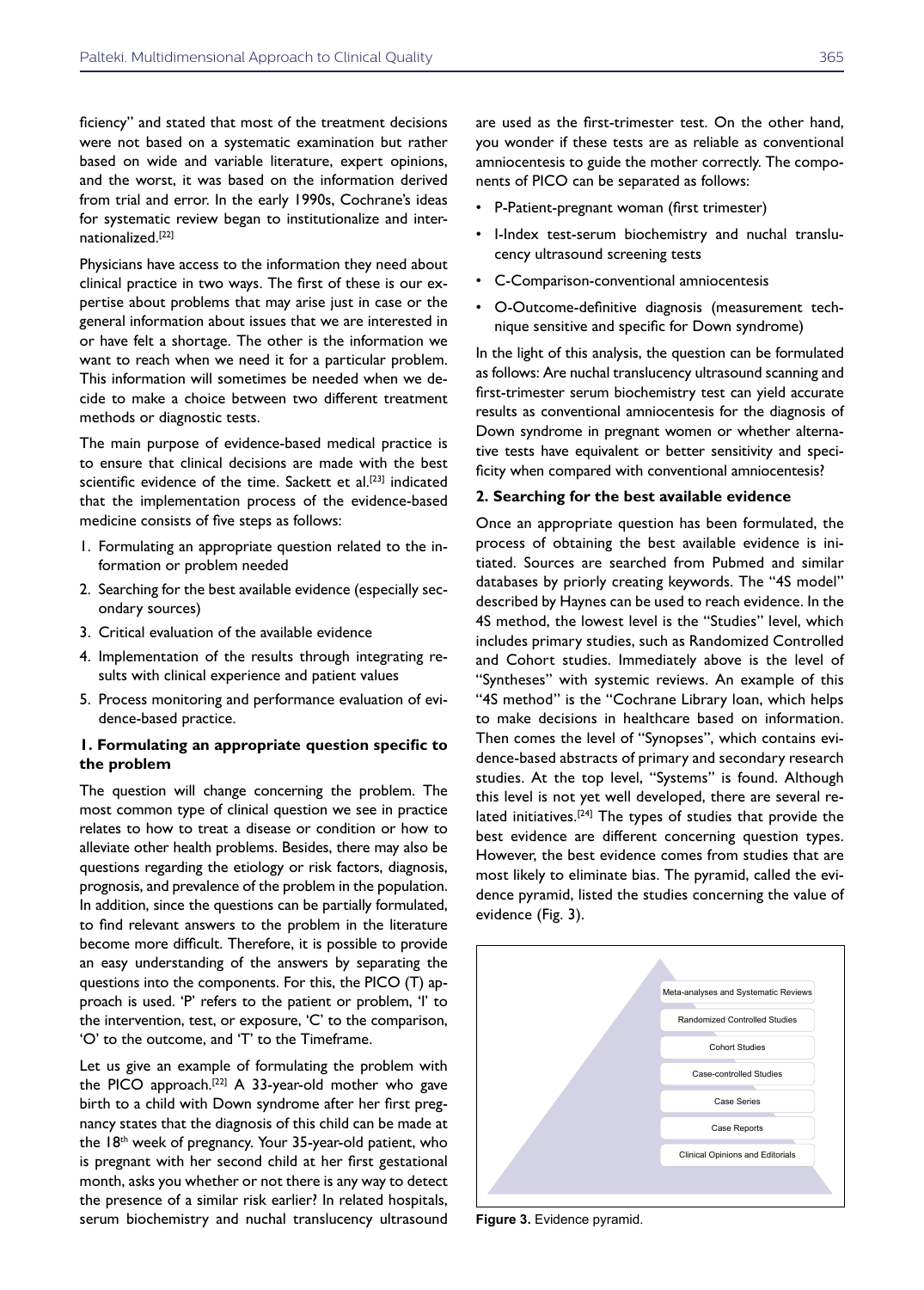Different research methods are being used to determine the level of evidence according to the type of problem associated with the issue. There are two study designs, mainly experimental and observational studies. Experimental studies are designed to minimize the risk of bias, i.e., to produce systematically indistinguishable results. The best evidence for cause-effect relationship can be obtained with high-quality experimental studies designed involving a large number of patients, randomized comparison groups, blind studies encompassing patients, practitioners, and data analysts, and lower number of patients lost to follow-up during the study was low. In this context, Randomized Controlled Trials are the best research model for determining evidence for intervention. Cohort studies investigating survival and etiology, and diagnostic and screening cross-sectional studies are observational studies. Systematic reviews of both experimental and observational studies increase the level of evidence.[25]

#### **3. Critical evaluation of the evidence obtained**

Medical practices are guided by knowledge, experience, experimentation and value systems. These components have a variable base of evidence to consider before deciding on care for patients. Randomized Controlled Trials often provide stronger evidence than observational studies. In the process of quality evaluation of the information obtained, analysis of the study design, critical evaluation, and grading of the level and quality of evidence are important. In the final stage to reach a decision on medical intervention, it is necessary to analyze the balance between benefit and harm of the application, to evaluate the strength of the proposal and to realize the implementation steps.

The hierarchy of evidence in scientific research and the characteristics of the research design are shown in Table 1.[25]

On the other hand, we can carry out the evaluation of scientific evidence based on a few simple questions. While the question word "Why? sets out the purpose of this research, the question "What kind of study?" describes the design and implementation of the study. On the other hand, "How good?" reveals its quality, "How big?" its ef-

| Table I. | The hierarchy of evidence in scientific research |
|----------|--------------------------------------------------|
|----------|--------------------------------------------------|

| Type of research | Research design                  |           |                                 |
|------------------|----------------------------------|-----------|---------------------------------|
|                  | <b>Randomization Prospective</b> |           | Control/<br>Comparison<br>Group |
| Randomized       |                                  |           |                                 |
| controlled       | $\div$                           | $\div$    | $\div$                          |
| Non-randomized   |                                  | $\ddot{}$ | $\ddot{}$                       |
| Cohort           |                                  | $+/-$     | $\ddot{}$                       |
| Case-control     |                                  | $-$ /+    | $\ddot{}$                       |
| Cross-sectional  |                                  |           | $\ddot{}$                       |
| Case series      |                                  | $-$ /+    |                                 |
| Case reports     |                                  |           |                                 |

fect, "How reliable?" its reliability and "What happened?" its suitability and significance. The purpose of the clinical assessment tools is to perform an analytical assessment of the quality of the study to minimize bias. In this way, it helps us to decide whether the information/evidence is applicable or not.<sup>[25]</sup>

#### **4. Implementation of the results by integrating them with clinical experience and patient values**

The physician should look for answers to some questions during the decision-making process to determine whether the findings obtained in the previous steps are appropriate for the patient. These questions can be listed as follows:[22,25]

- Are the results appropriate for my patient and consistent with his/her expectations and values?
- Would my patient be eligible for the inclusion criteria of the study if his/her participation is requested?
- Does the study cover all clinically important aspects?
- Do treatment benefits outweigh potential risks?

With this evaluation, the physician combines the patients' individual characteristics, preferences, concerns and expectations with his/her experiences and uses them in the treatment of the patient. On the other hand, clinical guidelines, algorithms and protocols contribute to the physician's decision-making process.

The results and medical information should be made understandable to the patient and help the patient to make a decision. During the transmission of the evidence to the patient, the physician must pay attention to certain issues. We can list them as follows:[25]

- Understanding the patient's experience and expectations
- Partnership with the patient during clinical decision and treatment
- Providing evidence that will contribute to the understanding of uncertainties
- Considering patient values
- Focusing on the agreement

Thus, patients and their families can make an informed decision based on available evidence and patient values.

#### **5. Monitoring the process and evaluating the performance of evidence-based practice**

The final stage is about evaluating the performance of decisions and practices taken in the previous four stages. Thus, there will be an opportunity to intervene against unforeseen problems that may arise. On the other hand, application performance results will shed light on the physician's subsequent similar applications.

# Relationship between work environment and clinical quality

A wide range of factors, from architectural structure to the design of the equipment used, from communication between employees to the noise, affect the quality of clin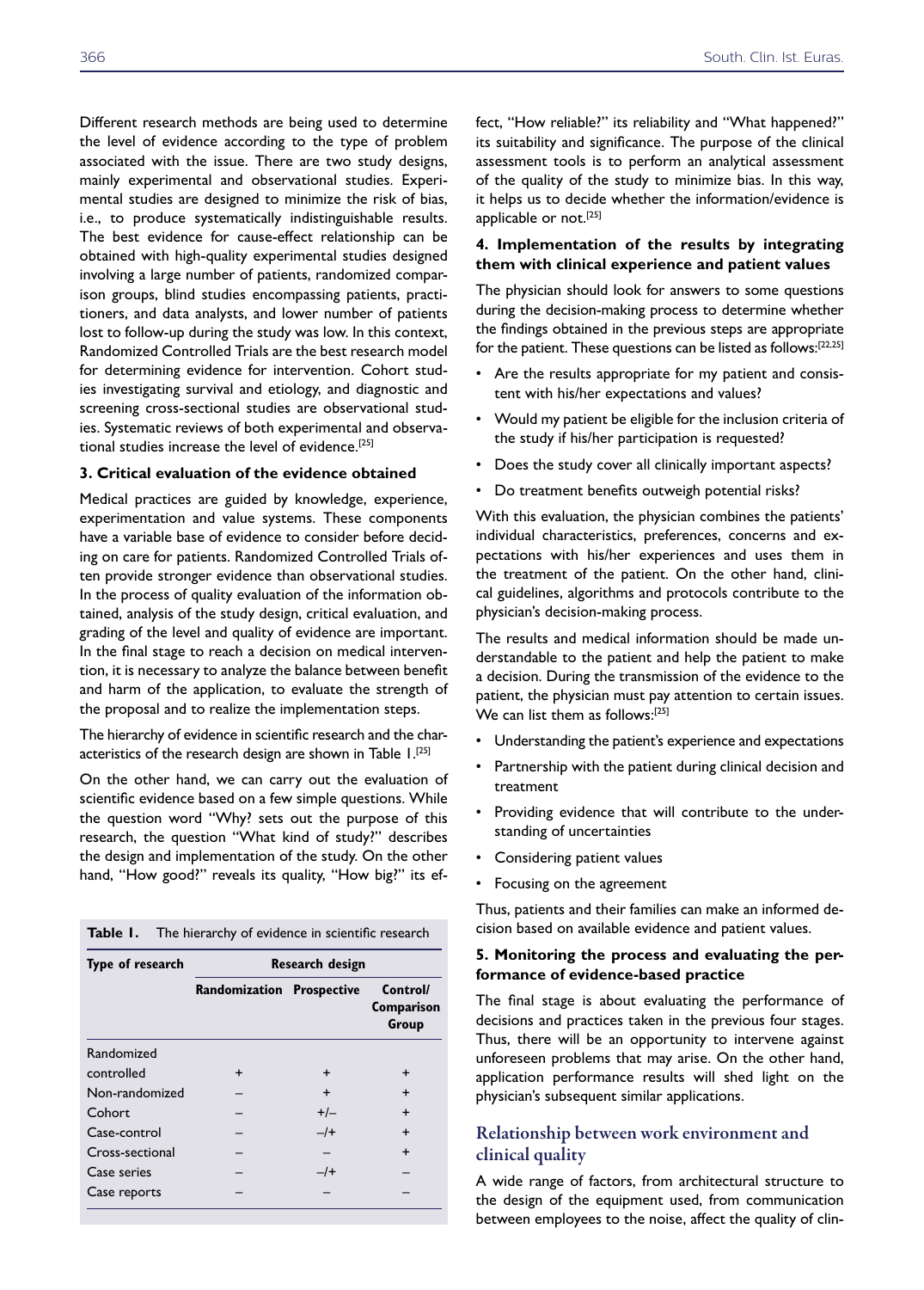ical care. Such elements constitute hidden conditions that cause errors to occur in the work environment. Eliminating the causes of such errors will have a positive impact on the quality of clinical care. The Reason stated that the work environment should be designed in a "human defectproof way".[26]

Carayon et al.<sup>[27]</sup> (2006) indicated that interactions between individuals and work environment are effective on performance, safety, quality of work-life, employee health, the quality of goods produced and services provided. It is possible to see signs of human-environment interaction at each level of the structure-process-outcome sub-parts within Donabedian's system approach.<sup>[28]</sup> For example, human resources, organization, technology and facility can be evaluated within the concept of structure, patient care in the process and patient safety and quality of health in the outcome.

Focusing on quality and patient safety in the design of the working environment has demonstrated that it will improve patient care. In the studies on the relationship between nurse and work environment, it was concluded that the work environment would affect the results of the quality of nursing care and patient safety.<sup>[29,30]</sup>

# The effects of being team on quality of patient healthcare

Today's healthcare services require more interdisciplinary communication and cooperation than before. Effective communication between healthcare professionals is crucial to ensure that patients receive safe and high-quality care. It is expected that information sharing among health professionals is sufficient for safe and effective patient care. The most important element of being a team is the successful communication between the team members.

In the study conducted by Weller et  $al$ ,  $[31]$  covering many sectors and examining the factors related to team performance, it was defined that the teams should have five basic characteristics as follows:

- 1. Team leadership indicates coordination and planning, as well as contributing to the development of the team and providing motivation and a positive atmosphere.
- 2. Reciprocal performance monitoring: The creation of an appropriate environment to allow the identification of errors or overload of other team members.
- 3. Backup behavior: Required to provide supportive activities.
- 4. Ability to adapt: A team's ability to respond to changes in the environment and plan.
- 5. Team orientation: The belief that team goals, which are in line with the best for the patient, are more important than individual goals, taking into account the ideas and perspectives of others.

To reach these five dimensions of effective teams, members of the team must respect and trust each other to provide feedback on their performance and have good communication skills to communicate accurate information.

The Joint International Commission (JCI), which provides accreditation services for health institutions, has indicated that 65% of unwanted incidents emerged due to poor communication. Communication between health professionals and between health professionals and patients plays a key role in ensuring and maintaining patient safety. Barriers to interpersonal communication may adversely affect patient care and cause medical errors.



**Figure 4.** High-performance healthcare delivery in which performance and innovation are integrated (Source: Adapted by Karakaş and Birinci from "Bohmer, 2009").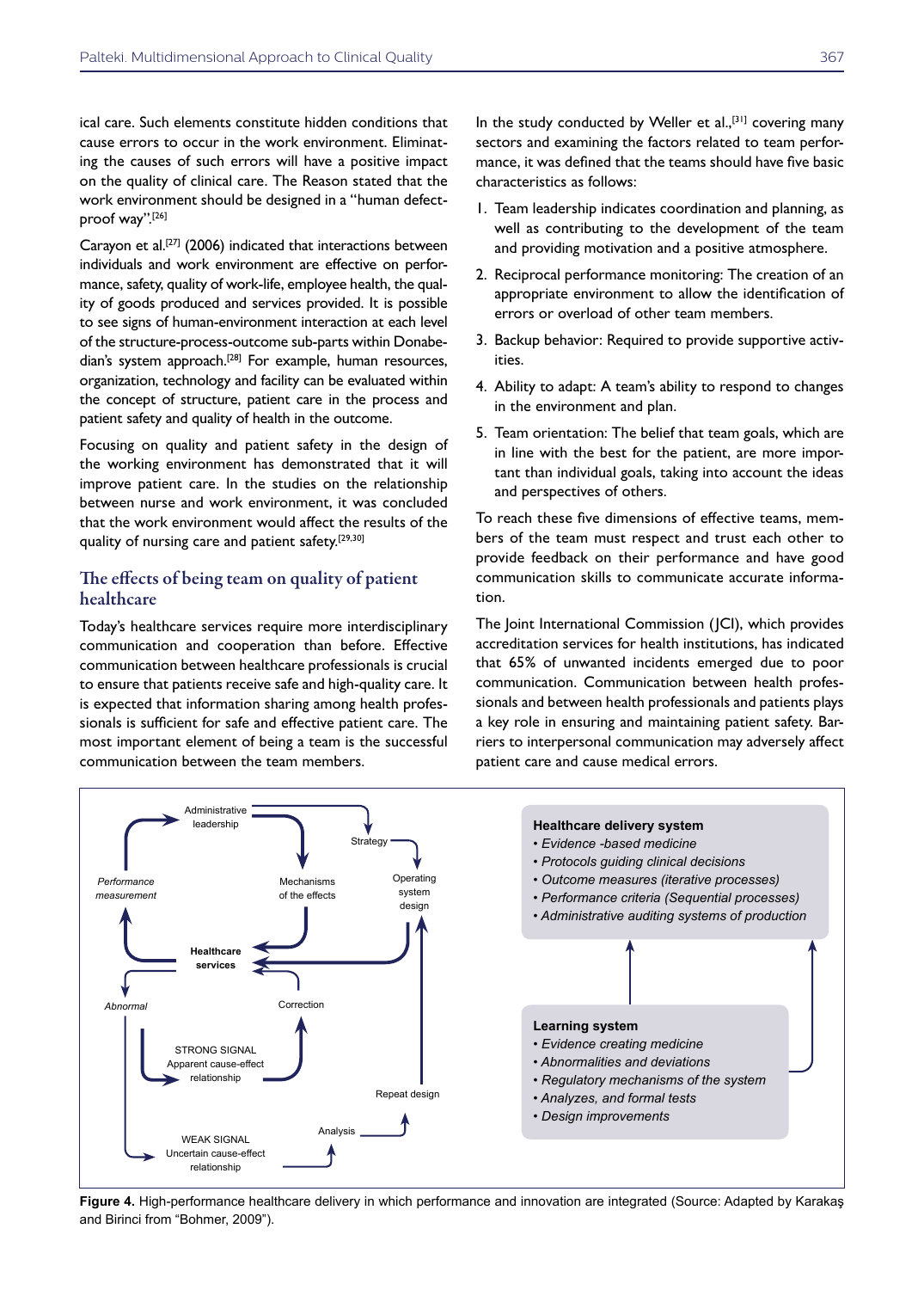Errors in communication may occur due to incorrect information exchange, unintentional alteration or loss of existing information, lack of timely access to information and inability to ensure information security.[32] There is also evidence concerning possible improvement in clinical governance using specific techniques to improve information sharing, such as clearly reporting emergency situations, sharing crisis-related information or observations or decisions with the team by thinking out loud.<sup>[33,34]</sup>

Effective communication between team members reduces unwanted events, increases job and patient satisfaction, and has benefits concerning improving patient outcomes.<sup>[32]</sup>

#### Informatics and clinical quality

Effective reporting with a good flow of information is of particular importance in clinical quality. To ensure patient care, timely and accurate information of good quality should be obtained. In this way, it will be possible to determine the suitability of healthcare to accepted standards and healthcare performance with the standards.<sup>[18]</sup> There is a need for an accurate structuring of electronic patient records in this regard. In recent years, the e-Pulse application is an important step towards achieving this goal.

E-pulse allows patients to manage their own health data and share it with healthcare providers. Thus, a strong communication network is established between the patient and the physician and enables the patients to participate in decisions and processes about their own health. Additional opportunities offered by the system include the freedom to receive services from the desired hospital without interruption of information; the elimination of repeated examinations, in particular, minimizing radiation exposure and shortening the duration of diagnosis and treatment, the possibility of reaching the right diagnosis earlier through information sharing and consultation, security of personal data and data-based early warning mechanisms.<sup>[35]</sup>

Efficient, effective and accurate data is the most important helper of physicians in providing personalized health services. It is especially important in providing a deeper insight into what will be better for a particular patient and in a better understanding of risks. Greater numbers of data, connectivity, information transformation and advanced analytics are also critical in preventing the serious risks involved in healthcare delivery. These risks range from complex diagnoses to the simplest procedures. Nowadays, a significant difference in the majority of high-performance healthcare providers strikes our attention. These institutions integrate performance and innovation by adding learning cycles to operational service delivery cycles (Fig. 4).[35]

#### Peer-review

Internally peer-reviewed.

## Conflict of Interest

None declared.

### **REFERENCES**

- 1. Asch SM, Kerr EA, Keesey J, Adams JL, Setodji CM, Malik S, et al. Who is at greatest risk for receiving poor-quality health care? N Engl J Med 2006;354:1147–5[6. \[CrossRef \]](https://doi.org/10.1056/NEJMsa044464)
- 2. Brownlee S. Overtreated: Why Too Much Medicine is MakingUs Sicker and Poorer. Newyork: Bloomsbury; 2007.
- 3. Brown P, McArthur C, Newby L, Lay-Yee R, Davis P, Briant R. Cost of medical injury in New Zealand: a retrospective cohort study. J Health Serv Res Policy 2002;7:S29–3[4. \[CrossRef \]](https://doi.org/10.1258/135581902320176449)
- 4. Sur H. Hasta Güvenliği ve İlişkili Kavramların Ortaya Çıkışı. In: Sur H, Palteki T, Yazıcı G. Hasta Güvenliği. Ankara: Palme Yayınevi; 2019. p. 1–6.
- 5. Brennan TA, Leape LL, Laird NM, Hebert L, Localio AR, Lawthers AG, et al. Incidence of adverse events and negligence in hospitalized patients. Results of the Harvard Medical Practice Study I. N Engl J Med 1991;324:370–6. [\[CrossRef \]](https://doi.org/10.1056/NEJM199102073240604)
- 6. Wilson RM, Runciman WB, Gibberd RW, Harrison BT, Newby L, Hamilton JD. The Quality in Australian Health Care Study. Med J Aust 1995;163:458–71. [\[CrossRef \]](https://doi.org/10.5694/j.1326-5377.1995.tb124691.x)
- 7. Kohn LT, Corrigan JM, Donaldson MS. To err is human: Building a safer health system. Washington DC: National Academies Press; 2000.
- 8. Vincent C, Neale G, Woloshynowych M. Adverse events in British hospitals: preliminary retrospective record review. BMJ 2001;322:517–9[. \[CrossRef \]](https://doi.org/10.1136/bmj.322.7285.517)
- 9. American College of Surgeons. The 1919 "Minimum Standard" document. Available at: https://www.facs.org/aboutacs/archives/ pasthighlights/minimumhighlight. Accessed Jul 03, 2019.
- 10. Institute of Medicine Committee on Quality of Health Care in America. Crossing the quality chasm: A new health system for the 21st century. Washington DC: National Academies Press; 2001.
- 11. TC Sağlık Bakanlığı Sağlıkta Kalite ve Akreditasyon Daire Başkanlığı. Sağlıkta Kalite Standartları Hastane. Ankara: TC Sağlık Bakanlığı; 2015.
- 12. TC Sağlık Bakanlığı Sağlıkta Kalite ve Akreditasyon Daire Başkanlığı. Sağlıkta Akreditasyon Standartları- Hastane Seti. Ankara: TC Sağlık Bakanlığı; 2017.
- 13. Tapan B. Tıbbi Hata ve Komplikasyon. In: Sur H, Palteki T, Yazıcı G. Hasta güvenliği.Ankara: Palme Yayınevi; 2019. p. 117–28.
- 14. Vincent C. Understanding and Responding to Adverse Events. N Eng J Med 2003;348:1051–6. [\[CrossRef \]](https://doi.org/10.1056/NEJMhpr020760)
- 15. Report of the Mid Staffordshire NHS Foundation Trust public. Francis Report. London: HMSO; 2013.
- 16. Onion CW. Principles to govern clinical governance. J Eval Clin Pract 2000;6:405–1[2. \[CrossRef \]](https://doi.org/10.1046/j.1365-2753.2000.00248.x)
- 17. Gottwald M, Lansdown G. Clinical Governance Improving the quality of healthcare for patıents and servıce users. New York: Open University Press; 2014.
- 18. Sale D. Understanding Clinical Governance and Quality Assurance-Making It Happen. New York: Macmillan Education; 2005.
- 19. Sackett D, Straus SE, Richardson WS, Rosenberg W, Haynes R. Evidence-Based Medicin: how to practice and teach EBM. 2nd ed. Edinburgh: Churchill Livingstone; 2000.
- 20. Evidence-Based Medicine Working Group. Evidence-Based medicine. A new approach to teaching the practice of medicine. JAMA 1992;268:2420–[5. \[CrossRef \]](https://doi.org/10.1001/jama.268.17.2420)
- 21. Yılmaz E, Çöl M. Kanıta Dayalı Tıp. Journal of Clinical and Analytical Medicine 2014;5:537–42.
- 22. Glasziou P, Del Mar C, Salisbursy J. Evidence-based Practice Workbook. 2nd ed. Canberra, Australia: Blackwell Publishing; 2007.
- 23. Sackett D. Evidence-Based Medicine. [Semin Perinatol 1997;21:3–5.](https://doi.org/10.1016/S0146-0005(97)80013-4)
- 24. Haynes RB. Of studies, syntheses, synopses and systems: the